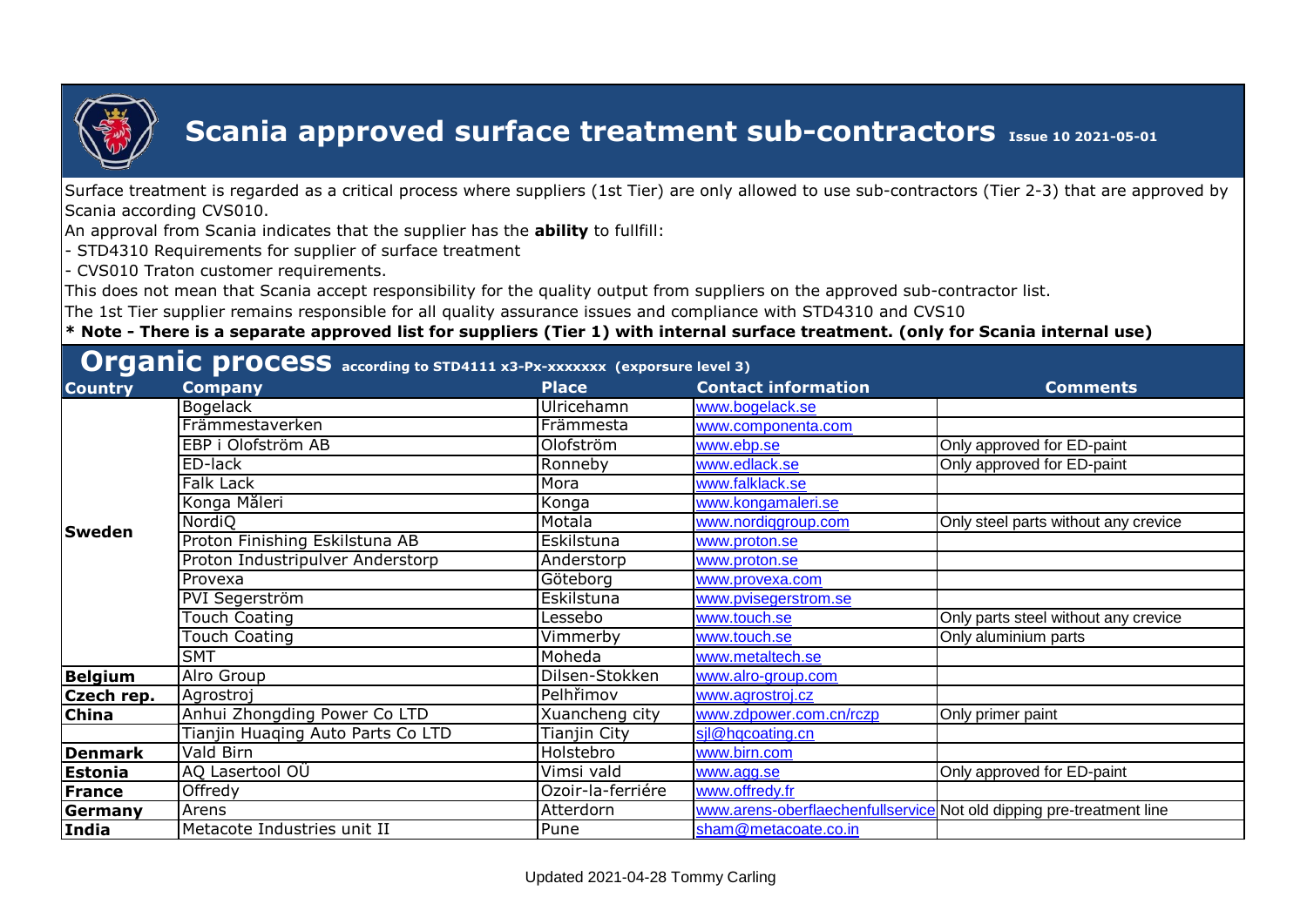

Surface treatment is regarded as a critical process where suppliers (1st Tier) are only allowed to use sub-contractors (Tier 2-3) that are approved by Scania according CVS010.

An approval from Scania indicates that the supplier has the **ability** to fullfill:

- STD4310 Requirements for supplier of surface treatment

- CVS010 Traton customer requirements.

This does not mean that Scania accept responsibility for the quality output from suppliers on the approved sub-contractor list.

The 1st Tier supplier remains responsible for all quality assurance issues and compliance with STD4310 and CVS10

| <b>Italy</b>  | Valente group s.r.l | Torino           | <laboratorio@valentegroup.eu></laboratorio@valentegroup.eu> |                            |
|---------------|---------------------|------------------|-------------------------------------------------------------|----------------------------|
| Nederlands    | Alro-group          | Heerlen          | www.alro-group.com                                          |                            |
|               | NFB-coating         | Best             | www.nfb.nl                                                  |                            |
|               | Electropoli Group   | Bielsko-Biala    | www.galwanotechnika.com.pl                                  |                            |
| Poland        | Electropoli Group   | Nowa Sól         | www.galwanotechnika.com.pl                                  |                            |
|               | Kietzmann           | Zagan            | www.kietzmann.pl                                            | Only approved for ED-paint |
|               | Stelweld sp.z.o.o   | Jelcz-Laskowice  | www.stelweld.com.pl                                         | Only approved for ED-paint |
| Slovakia      | Galmm               | Cadca            | www.galmm.sk                                                |                            |
| <b>Turkey</b> | Karakaya86          | Cayirova/Kocaeli | www.karakaya86.com.tr                                       |                            |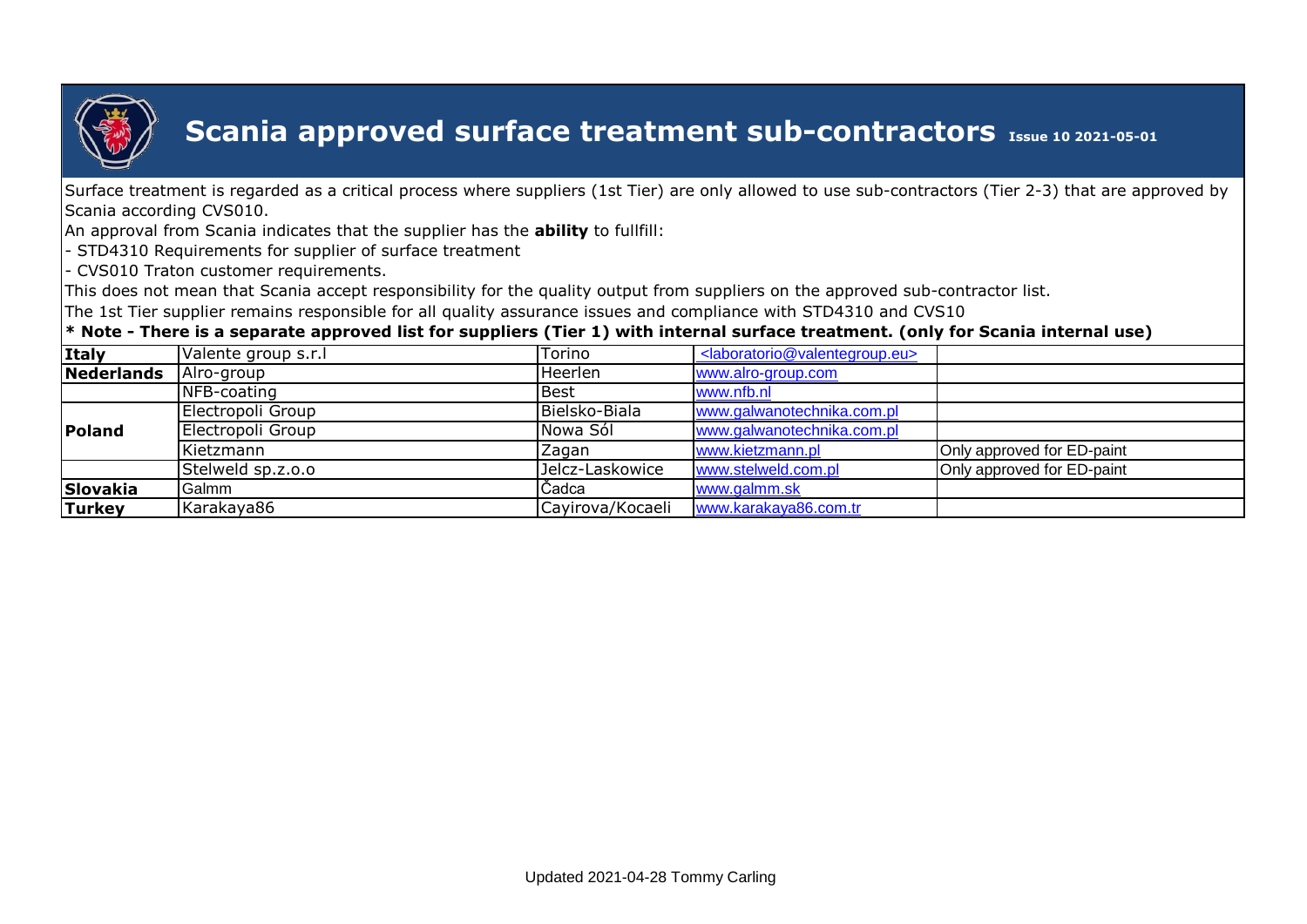

Surface treatment is regarded as a critical process where suppliers (1st Tier) are only allowed to use sub-contractors (Tier 2-3) that are approved by Scania according CVS010.

An approval from Scania indicates that the supplier has the **ability** to fullfill:

- STD4310 Requirements for supplier of surface treatment

- CVS010 Traton customer requirements.

This does not mean that Scania accept responsibility for the quality output from suppliers on the approved sub-contractor list.

The 1st Tier supplier remains responsible for all quality assurance issues and compliance with STD4310 and CVS10

| <b>Country</b> | المتناقصة والمتعاقلات والمتواطئ والمتواطئ والمتواطئ والمتواطئ والمتواطئ والمتنافذ والمتواطئ والمتواطئ والمتواطئ<br><b>Company</b> | <b>Place</b>    | <b>Contact information</b>                   | <b>Comments</b>            |
|----------------|-----------------------------------------------------------------------------------------------------------------------------------|-----------------|----------------------------------------------|----------------------------|
| <b>Sweden</b>  | Provexa                                                                                                                           | Göteborg        | www.provexa.com                              |                            |
|                | Proton Finishing Anderstorp                                                                                                       | Anderstorp      | www.proton.se                                |                            |
|                | Proton Finishing Forsheda                                                                                                         | Forsheda        | www.proton.se                                |                            |
|                | Proton Hillerstorp                                                                                                                | Hillerstorp     | www.proton.se                                |                            |
|                | Prozink                                                                                                                           | Aneby           | www.prozink.se                               |                            |
|                | Swedecote AB                                                                                                                      | Mullsjö         | www.swedecote.se                             |                            |
|                | Swedecote AB                                                                                                                      | Gnosjö          | www.swedecote.se                             |                            |
|                | Swedecote AB                                                                                                                      | Hillerstorp     | www.swedecote.se                             |                            |
|                | Swedecote AB                                                                                                                      | Vansbro         | www.swedecote.se                             |                            |
|                | Swedecote AB                                                                                                                      | Götarp          | www.swedecote.se                             |                            |
|                | Vårgårda Kromverk                                                                                                                 | Vårgårda        | www.vargardakrom.se                          |                            |
|                | Zinkano                                                                                                                           | Hova            | www.zinkano.se                               |                            |
| Austria        | Galvanic-schmitd GMBH                                                                                                             | <b>Fulmpes</b>  | www.galvanikschmidt.at                       |                            |
| <b>China</b>   | Nibgguo Hongjia Metal Surface Treatment Co LTD                                                                                    | Ningguo City    | shixb@zhongdinggroup.com                     |                            |
| France         | Sets                                                                                                                              | Chabris         | fchretien@setschabris.fr                     | Only zinkprocess for tubes |
| <b>India</b>   | Nirankari Electrochem Pvt. Ltd                                                                                                    |                 | Faridabad Haryana suimit@nirankarielectr.com |                            |
| Italy          | Co-par                                                                                                                            | Torino          | www.co-par.it                                |                            |
| Polen          | Galwa-kor                                                                                                                         | Płock           | www.galwa-kor.com.pl                         |                            |
|                | New Zink                                                                                                                          | Czechowice-Dzi. | www.newzinc.pl                               |                            |
| Slovakia       | Galmm                                                                                                                             | Ružomberok      | www.galmm.sk                                 |                            |
| Thailand       | Thai Meira                                                                                                                        | Rayong          | www.thaimeira.com                            |                            |
| <b>Turkey</b>  | T.M.K.K.                                                                                                                          | <b>Bursa</b>    | www.tmkkataforez.com.tr                      |                            |